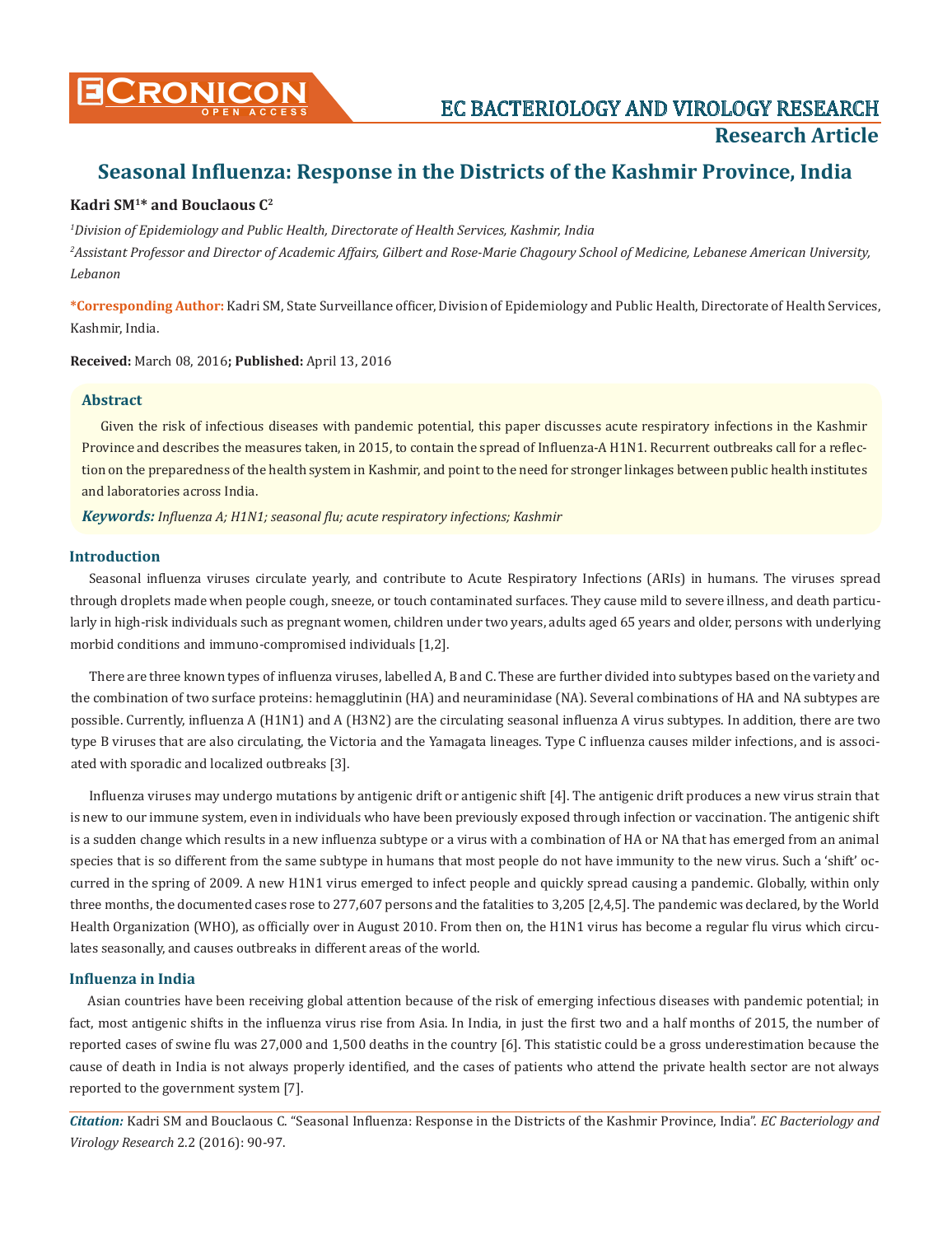#### **Seasonal Influenza: Response in the Districts of the Kashmir Province, India**

Due to paucity of epidemiological surveillance regarding influenza serotypes in India, the Expert Group of the Association of Physicians of India does not recommend the use of influenza vaccine in any target group. The Expert Group also considers that there is no evidence to routinely recommend the vaccine in adults (younger than 65 years) with select chronic health conditions [8]. However, indigenous data, from Northern India, seem to suggest that the ideal time for seasonal influenza vaccination using a Northern hemisphere formulation is the months of October and November [9].

The circulating influenza A (H1N1) virus, in 2015, was described by the Indian National Institute of Virology and the National Centre for Disease Control to be the same California strain of 2009, the A/H1N1pdm09 [10]. Consequently, the treatment guidelines, as part of the nation's pre-pandemic planning efforts, were the guidelines adopted during 2009-2010, with Oseltamivir as the basis for treatment [11]. Although produced in India, the drug is not readily available because it is only sold through a licensed chemist under Schedule X of the Drugs and Cosmetics Act.

In contrast, scientists from the Massachusetts Institute of Technology reported that the influenza A (H1N1) circulating in India, in 2015, acquired mutations rendering the virus more virulent than the previously circulating strains, and probably antigenically distinct from the current vaccine containing 2009 (Cal0709) H1N1 viral hemagglutinin [12].

Both Central and State governments worked relentlessly to contain the impact of H1N1 epidemic by promoting active screening, patient risk categorization, and clinical case management [7]. For confirmation of influenza A (H1N1), the Central government has developed a systematic laboratory-based surveillance network that provides free testing for influenza viruses. But these facilities are few relative to India's size, and the test in the private sector is expensive [7]. Sentinel surveillance is conducted by the Indian Council of Medical Research in nine sites geographically distributed in northern, central, southern, and eastern India [13]. This surveillance network generates timely epidemiological and virological data as well as insight into the geographical and seasonal variation of influenza transmission within the country. The National Influenza Center (NIC) at Pune sends isolates to the Center for Disease Control and Prevention for antigenic analysis and contributes cumulative weekly influenza surveillance data to the WHO's Global Influenza Surveillance and Response System [14].



*Figure 1: Number of specimens, in India, positive for influenza by subtype between the 18th week of 2014 and the 17th week of 2015.*

*Influenza Laboratory Surveillance Information by the Global Influenza Surveillance and Response System (GISRS), generated on 01/05/2015.*

*Citation:* Kadri SM and Bouclaous C. "Seasonal Influenza: Response in the Districts of the Kashmir Province, India". *EC Bacteriology and Virology Research* 2.2 (2016): 90-97.

**91**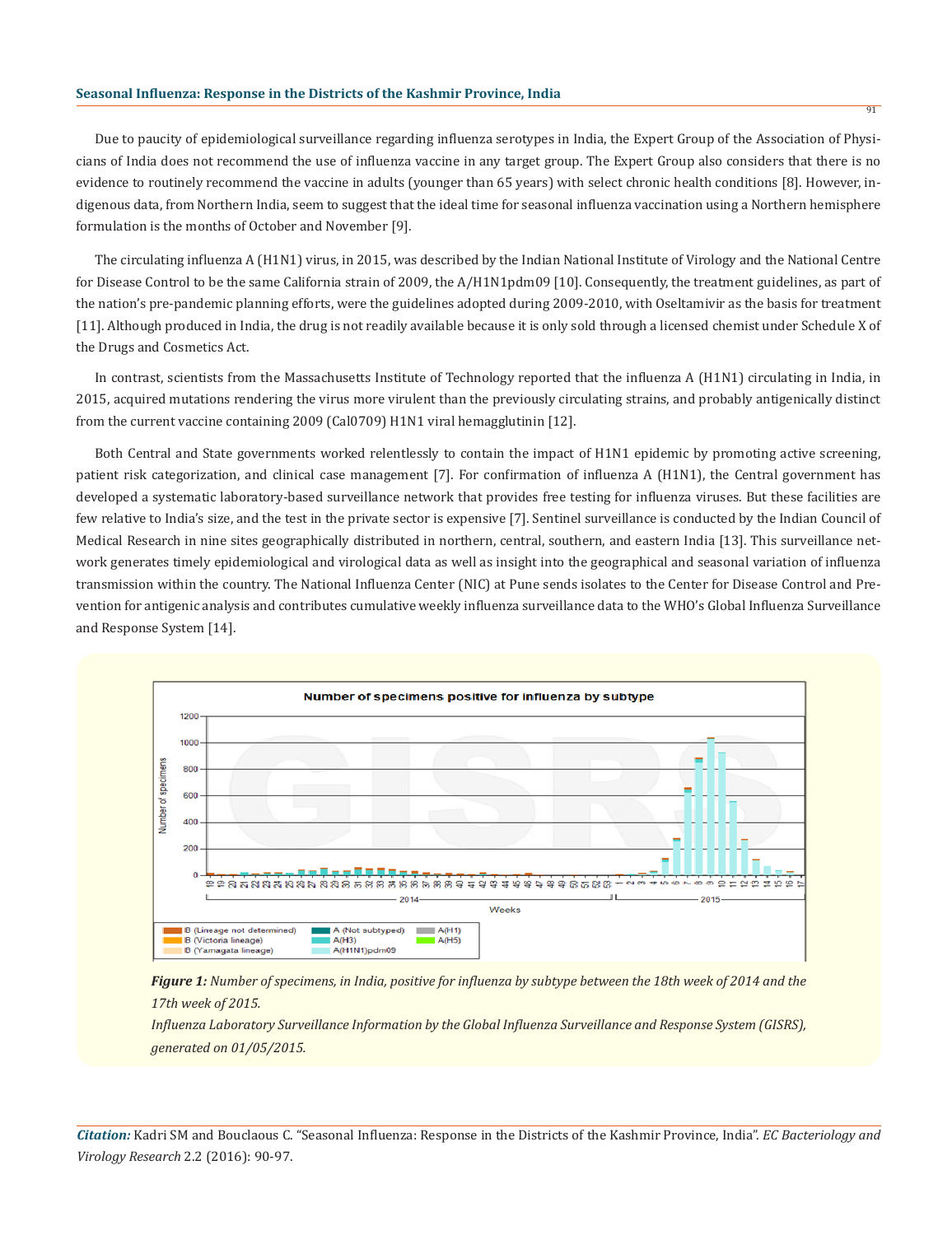### **Influenza in Kashmir**

This paper reports on the cases of Acute Respiratory Infections (ARI) which occurred in the Kashmir Province in 2015. It also describes the actions taken since the beginning of the year to contain the outbreak of Influenza-A H1N1.

92

The State of Jammu and Kashmir is located in the northernmost part of the Indian Union. It lies between 32.17" and 36.58" North altitude; and East to West, between 73.26" and 80.30" longitude. The Province of Kashmir, within the State of Jammu and Kashmir, is composed of twelve districts with an estimated population of four million people. The Province borders Pakistan, China, and Afghanistan.

Previous investigations have shown that the seasonality of the influenza virus depended on the hemisphere of the geographical area, with local variations depending mainly on transmission factors [15,16].

Moreover, sentinel surveillance of influenza has shown distinct peaks across India [13,17,19]. In Delhi, the peaks of influenza activity coincide mainly with the monsoon season, followed by a minor peak in winter in both urban and rural settings [17]. In Northern India, the virus demonstrates peak activity during the winter months which extend from December till March [16]. A first wave of H1N1pdm09 was reported in 2009 in this area. Again, a recrudescent wave extended from November 26, 2012 till February 28, 2013, almost two years after the first appearance of H1N1pdm09 in the region [19-21]. This caused severe illness, hospitalization, and mortality.

The reasons for the recrudescence in the Kashmir area are not clear; however, it is possible that the exposure of those not affected in the previous pandemic may be responsible [21]. Furthermore, the possibility for emergence and spread of antigenically drifted variants of A/H1N1pdm09 in the area call for continued vigilance [14].

The influenza viruses, including the 2009A⁄H1N1 influenza virus, have been observed during the peak of winter in Kashmir [19]. The severity of disease with 2009A⁄H1N1 infection varies from study to study [4,22,23]. Recent data from India suggest that 2009A⁄H1N1 virus was associated with more severe disease outcomes in terms of hospitalization and mortality [24], and that the severity was much higher than that reported for other pandemics of the twentieth century [2,23,25].

Since early 2015, the Province of Kashmir had sixteen confirmed deaths due to influenza A H1N1 virus. The first case of confirmed influenza A H1N1 was identified in the Leh District on January 20, 2015. The health department is usually entrusted with the tracking of ARIs under the Integrated Disease Surveillance Project. Exceptionally in 2015, the health department was asked, by the Union Health Ministry, to trace the H1N1 positive patients diagnosed in district hospitals, and to initiate epidemiological mapping, in order to understand the pattern of circulation of the disease [26].

| <b>Kashmir Province</b>                       | <b>Cumulative numbers</b> |
|-----------------------------------------------|---------------------------|
| Patients admitted in hospitals (Cat. C)       | 154                       |
| Patients whose samples were sent for analysis | 951                       |
| Patients whose sample reports were received   | 782                       |
| Patients found positive for H1N1              | 396                       |
| Patients discharged                           | 51                        |
| Patients still in hospital                    |                           |
| Deaths                                        | 13                        |
| New suspected cases                           | 38                        |

*Table 1: Report on Cases and Deaths, between January and March 2015, from Influenza A (H1N1) in the Kashmir Province.*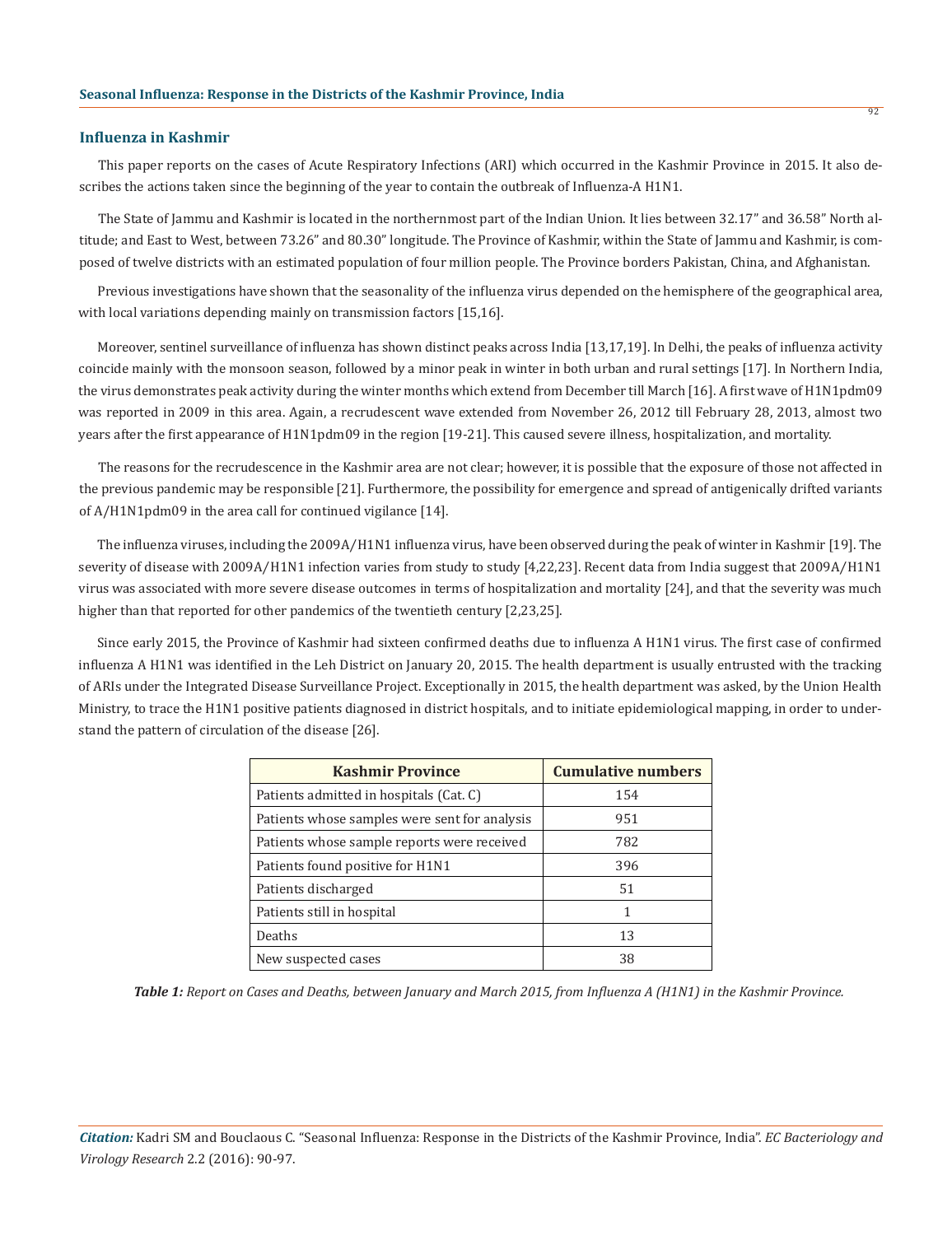#### **Seasonal Influenza: Response in the Districts of the Kashmir Province, India**

Despite disconcerting news regarding the mutation of the virus [12], the planning at the premier hospital of the state remained unchanged with designated beds in the wards for influenza A (H1N1) cases. The Directorate Health Services (DHS) considers the people in Kashmir to be relatively safer than in the rest of India because the majority do not live in clusters, and have better nutritional status.

At the start of the outbreak, the Directorate of Health Services (DHS) in Kashmir took the following steps to build public awareness, and increase monitoring and response:

- 1. The DHS broadcasted H1N1 awareness spots on Radio Kashmir and FM radio at Prime time (between 8:30am and 10:00am).
- 2. Posters and banners concerning Influenza A H1N1 were placed in district and sub district hospitals as well as primary health centres.
- 3. Educational material about H1N1 flu was sent through the public address system of all the districts of the Kashmir Division.
- 4. Schools and educational institutes were asked to limit morning assembly until the end of the outbreak, to screen students for symptoms of H1N1, to encourage home isolation in case of symptoms, to not require a medical certificate in case of preventive absenteeism, to promote frequent hand washing, to observe cough and sneeze etiquette, and to disinfect the floors regularly.
- 5. A *Dos and Don'ts* on H1N1 flu was issued to all local dailies. The sections were published, on a weekly basis, in both English and Urdu. The focus was on preventing the transmission of the disease such as covering nose while sneezing, and mouth while coughing, washing hands frequently, avoiding hand shake and staying away from crowded areas.
- 6. A help desk for Influenza A H1N1 was put in place in Srinagar International Airport.
- 7. An action plan and a categorization of suspected cases of Influenza A H1N1 was issued to all Chief Medical Officers (CMOs) and Block Medical Officers (BMOs).
- 8. A round the clock Influenza A H1N1 control room was set up at the Regional Family Planning Training Center of Barzulla, Srinagar.
- 9. The monitoring of Acute Respiratory Infection (ARI) cases was initiated in all districts on a daily basis. The influenza H1N1 data went to the Integrated Disease Surveillance Programme (IDSP) which captured data from public health facilities and a few private providers.
- 10. All districts received personal protective equipment, viral transport media, triple layer masks, N95 masks, and hand sanitizers.
- 11. The healthcare workers, especially those working in the emergency rooms of district hospitals, were vaccinated against influenza A H1N1 (with Vaxigrip).
- 12. The CMOs were given a stock of 75 mg and 30 mg Oseltamivir (tamiflu) tablets. The drug was also made available at district level.
- 13. The cases of Influenza A H1N1 were reported daily to the DHS in Kashmir.
- 14. Public awareness campaigns continued in the districts. Sub divisional officers sought the cooperation from the general public in the prevention and management of the problem.
- 15. A daily meeting was held by the Director of the DHS.
- 16. The directorate of Health held a meeting, every ten days, with the Director of Sheri-Kashmir Institute of Medical Sciences and the advisories of BMOs and CMOs.
- 17. The state health department initiated epidemiological mapping of H1N1 cases in the Jammu and Kashmir Province.

93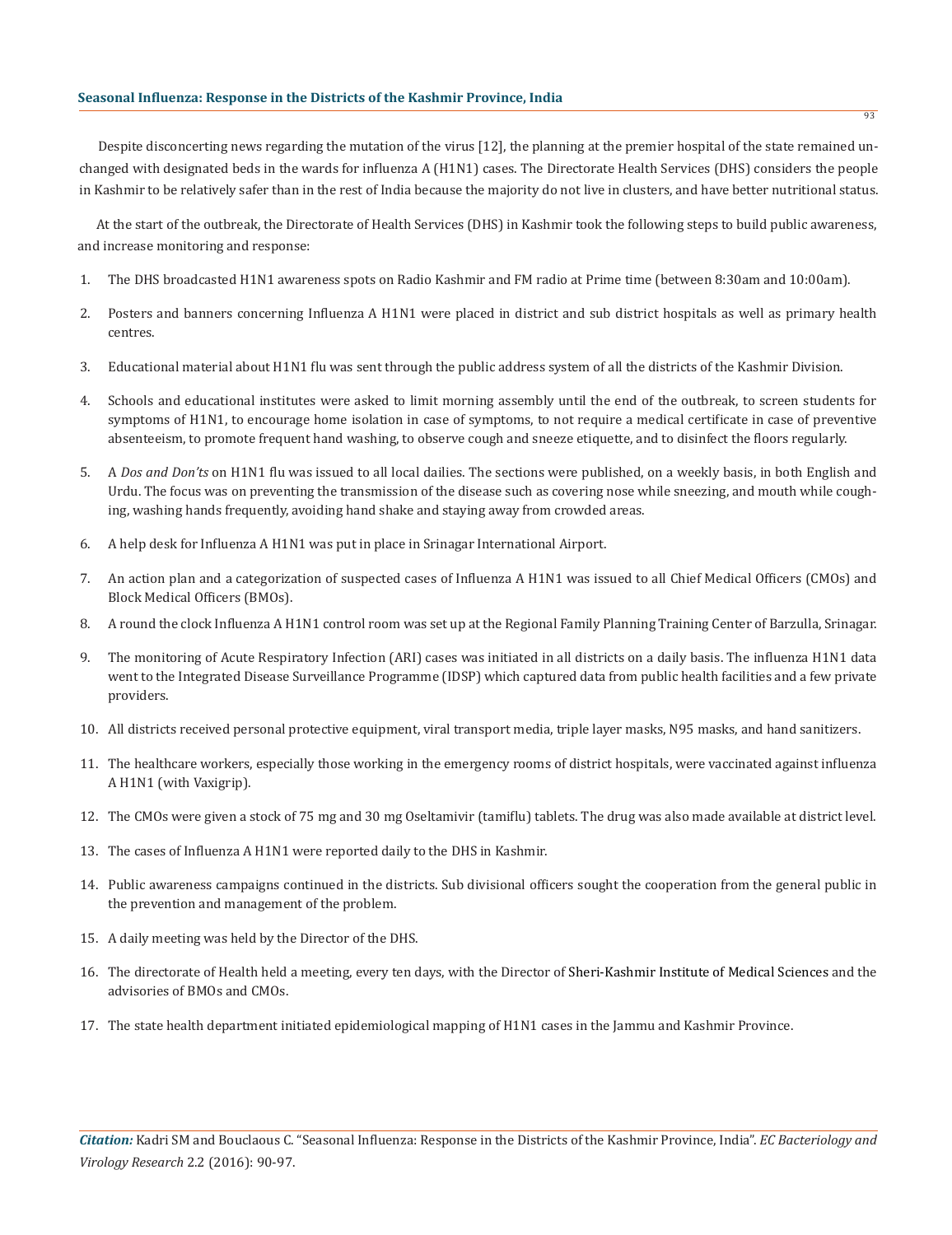| <b>Patient</b> | Age | <b>Sex</b>   | District in Kashmir | <b>Diagnosis</b>                                      | Co morbidity                                                                                                   |
|----------------|-----|--------------|---------------------|-------------------------------------------------------|----------------------------------------------------------------------------------------------------------------|
| 1              | 50  | $\mathbf{F}$ | Srinagar            | ARDS* with H1N1 Positive                              | Cardiac co-morbidity, cardiomyopathy with conges-<br>tive cardiac failure                                      |
| 2              | 35  | M            | Srinagar            | ARDS with H1N1 Positive                               |                                                                                                                |
| 3              | 30  | F            | <b>Budgam</b>       | ARDS with H1N1 Positive                               | Nine months amenorrhea                                                                                         |
| 4              | 28  | M            | Pulwama             | ARDS with H1N1 Positive                               |                                                                                                                |
| 5              | 28  | M            | Anantnag            | ARDS with H1N1 Positive                               | Cardiac co-morbidity                                                                                           |
| 6              | 35  | M            | Pulwama             | Sub arachnoid haemorrhage,<br>ARDS with H1N1 Positive |                                                                                                                |
| 7              | 27  | M            | Shopian             | ARDS with H1N1 Positive                               |                                                                                                                |
| 8              | 50  | M            | Ganderbal           | H <sub>1</sub> N <sub>1</sub> positive                | Hypertension, ethanol abuse with history of<br>substance abuse (opioid), HIV positive, hepatitis.B<br>positive |
| 9              | 45  | F            | Anantnag            | ARDS with H1N1 positive                               | Acute Myeloid Leukaemia                                                                                        |
| 10             | 05  | M            | Baramulla           | H <sub>1</sub> N <sub>1</sub> positive                | Acute Lymphoblastic Leukaemia                                                                                  |
| 11             | 45  | M            | Sopore              | H <sub>1</sub> N <sub>1</sub> positive                | Hypertension, Renal Failure, Acute Viral Syndrome                                                              |
| 12             | 42  | F            | Ganderbal           | ARDS with H1N1 positive                               |                                                                                                                |

*Table 2: List of H1N1 patients expired at Sheri-Kashmir Institute of Medical Sciences (SKIMS), Srinagar by March 13, 2015. SKIMS is a 650-bed facility, and the main tertiary referral center for respiratory cases in Kashmir. \*ARDS Acute Respiratory Distress Syndrome.*

The outbreak was declared over in Kashmir after there was no laboratory confirmed case of Influenza A H1N1 for a period of fifteen days. It was feared that more rain and humidity, especially in overcrowded communities with compromised hygiene, would perpetuate the outbreak in small focal pockets. Children under five years, adults over 60 years and people with co-morbid conditions remained at high risk, and in need of special attention till the end of spring.

The strongest recommendation to reduce influenza mortality and morbidity is the vaccination of the following target groups [26]:

### **All people over the age of 65 years**

### **People under 65 years of age with**

- a. Cardiovascular disease ischaemic heart disease, congestive heart failure, rheumatic heart disease, congenital heart disease, cerebrovascular disease
- b. Chronic respiratory disease asthma if on regular preventative therapy; other chronic respiratory disease with impaired lung function
- c. Diabetes
- d. Chronic renal disease
- e. Any cancer, excluding basal or squamous skin cancers if not invasive
- f. Other conditions autoimmune disease, immune suppression, HIV, transplant recipients, neuromuscular and Central Nervous system diseases
- g. System diseases, haemoglobinopathies, children on long-term aspirin

*Citation:* Kadri SM and Bouclaous C. "Seasonal Influenza: Response in the Districts of the Kashmir Province, India". *EC Bacteriology and Virology Research* 2.2 (2016): 90-97.

94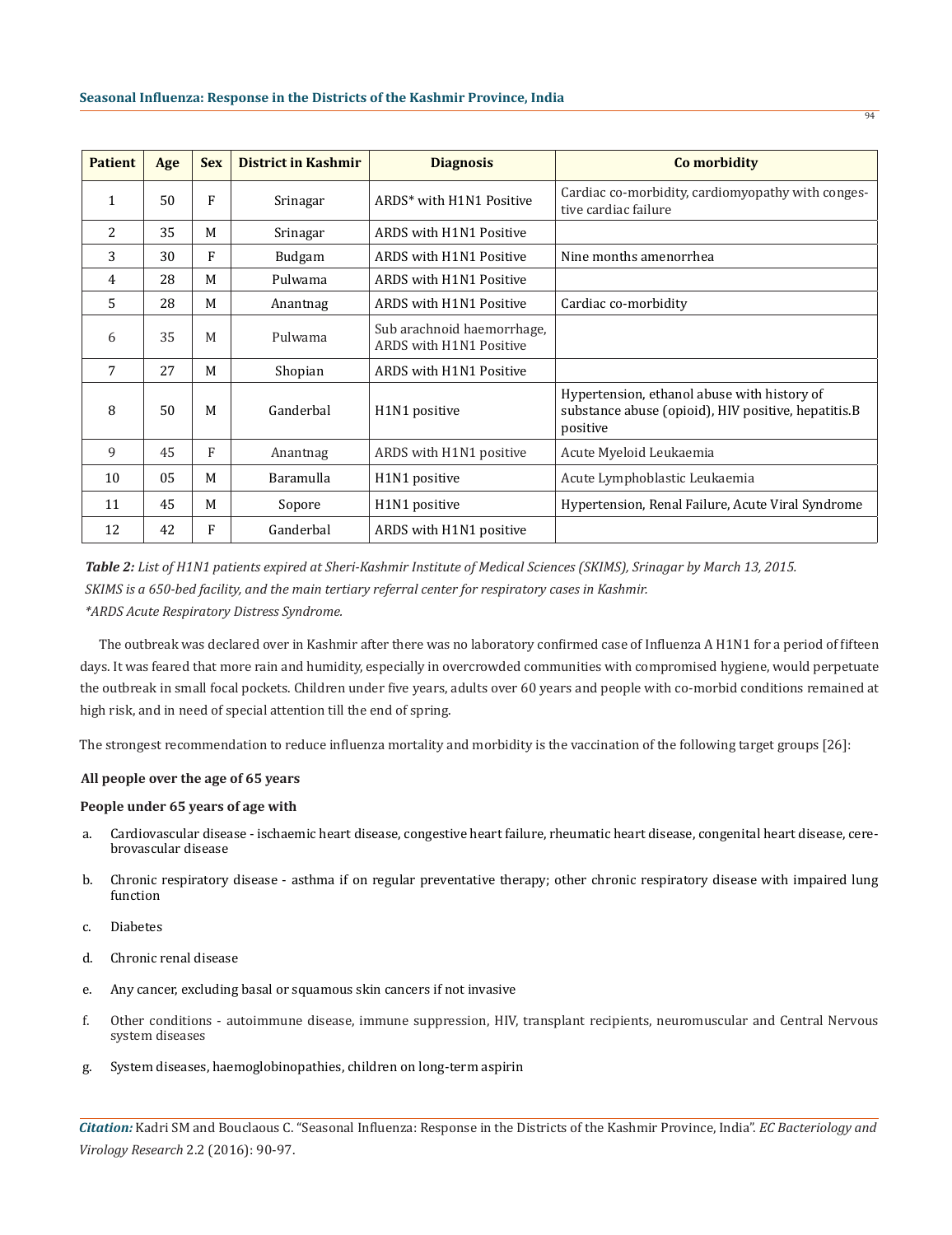#### **Pregnant women**

Influenza vaccine should be offered, and is funded, for pregnant women with a medical condition (as above). The vaccine should be given before the influenza season. Although the inactivated influenza vaccine is considered by many experts to be safe at any stage of pregnancy, others prefer to administer the vaccine in the second trimester to avoid a coincidental association with spontaneous abortion. Practitioners should assess the risks for individual women. Although the publicly funded vaccine is not yet available for pregnant women (without a risk condition), the Immunization Technical Working Group to the Ministry of Health makes the following recommendations for pregnant women: Influenza vaccination is recommended for women who are beyond the first trimester of pregnancy (i.e. greater than 14 weeks gestation) during the influenza season.

# **Other adults**

Healthy individuals should also consider the use of the vaccine, especially if they are in close contact with individuals at high risk of complications. Employers should consider providing influenza vaccine to avoid illness in their employees, especially those engaged in health care and other essential community services.

# **Conclusion**

This outbreak of Influenza A H1N1provides an opportunity to reflect on the preparedness of the health system in Kashmir. The Integrated Disease Surveillance Programme across the country, and the national public health laboratory testing, allow close monitoring of emerging disease. The international cooperation with the Center for Disease Control and Prevention in Atlanta, through the Global Disease Detection India Center, also helps in recognizing emerging infectious diseases. However, there still is a need for public health institutes and laboratories to build stronger linkages for more efficient and timely public health action.

#### **Funding**

No external funding was received for this work.

# **Conflict of Interest**

The authors do not have any conflict of interest to declare.

### **Disclaimer**

The findings and conclusions in this paper are those of the authors and do not necessarily represent the views of the Directorate of Health Services, Kashmir.

#### **Acknowledgement**

We hereby acknowledge the work done during the outbreak of Influenza A H1N1 IN 2015 and data entry of the patients (Suspected, confirmed, admitted and deaths).

### **At District Level**

- 1. All Chief Medical Officers (CMOs), Medical Superintendents, Medical Doctors from all twelve districts of Kashmir Division, India
- 2. All staff at District Surveillance Units (DSUs) of Integrated Disease Surveillance Programme (IDSP) in all twelve districts of Kashmir Division, India
- 3. Dr. Parvaiz Koul, Head Department of Medicine and Influenza Laboratory (Sheri Kashmir Institute of Medical Sciences, Soura, Srinagar, Kashmir, India)
- 4. Medical Superintendents and Nodal officers of Influenza A H1N1 at Tertiary care hospitals of Kashmir Division (Sheri Kashmir Institute of Medical Sciences, Soura, Srinagar, Kashmir, India and SMHS Hospital Srinagar, Kashmir, India)
- 5. Laboratory Staff at (Sheri Kashmir Institute of Medical Sciences, Soura, Srinagar, Kashmir, India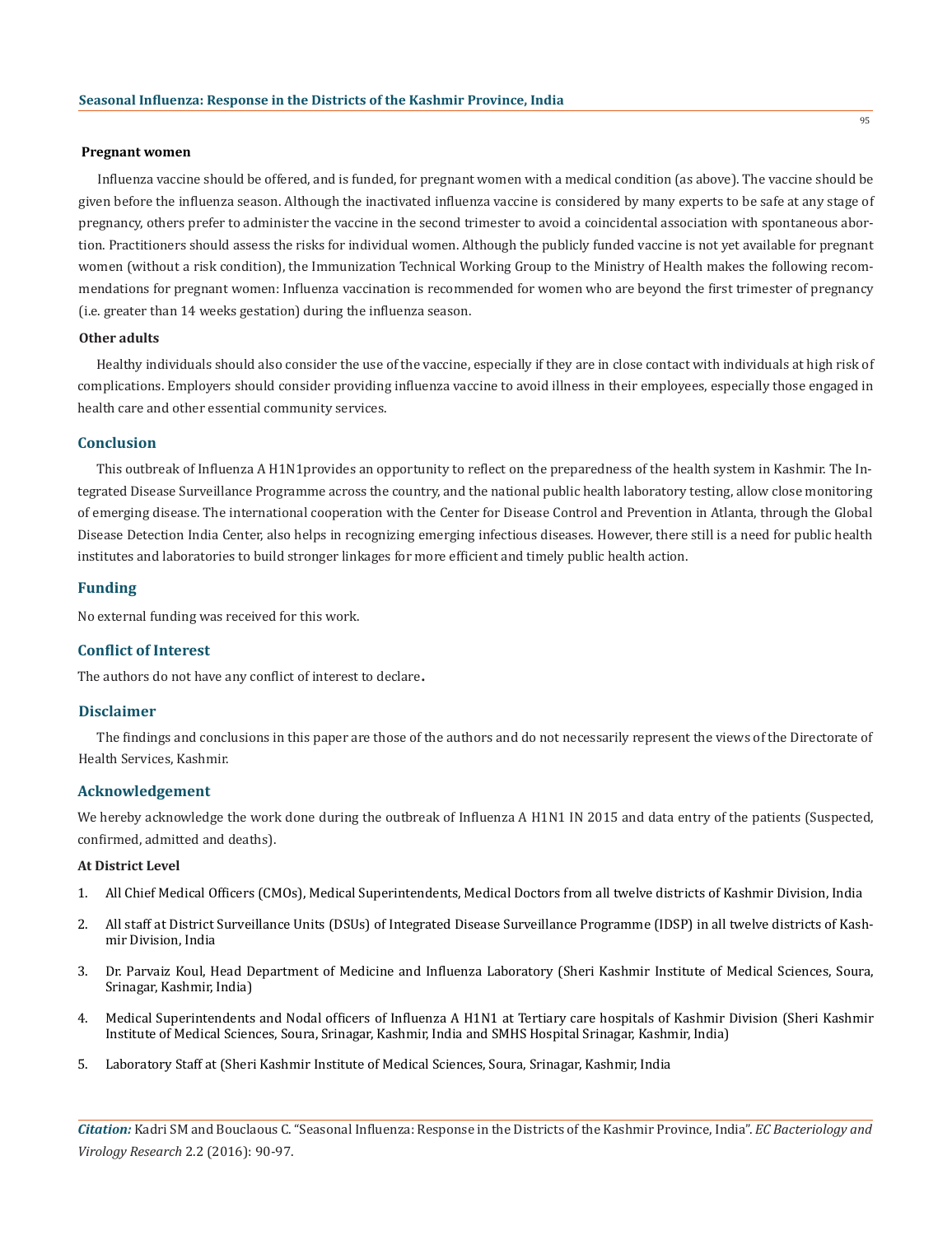### **At Divisional Level**

- 1. Dr. Afshan Abdullha (State Epidemiologist, IDSP)
- 2. Dr. Feroz Ahmad (State Microbiologist)
- 3. Mr. Imtiyaz Amin (State DM)
- 4. Ms. Irfana Bhat (State District Entry Operator)
- 5. Ms. Shahria Qureshi
- 6. Ms. Sawbia Aslam
- 7. Ms. Gazalla

# **Bibliography**

- 1. Nicholson KG., *et al*. "Rates of hospitalisation for influenza, respiratory syncytial virus and human meta pneumovirus among infants and young children. *Vaccine* 24 (2006): 102-108.
- 2. Fraser C., *et al*. "WHO Rapid Assessment Collaboration. Pandemic potential of a strain of influenza A (H1N1): early findings". *Science* 324 (2009): 1557-1561.
- 3. World Health Organisation. "Recommended composition of influenza virus vaccines for use in the 2015-2016 northern hemisphere influenza season". WHO (2015).
- 4. Dawood FS., *et al.* "Novel Swine-Origin Influenza A (H1N1) Virus Investigation Team. Emergence of a novel swine-origin influenza A (H1N1) virus in humans". *The New England Journal of Medicine* 360.25 (2009): 2605-2615.
- 5. Bouvier NM and Palese P. "The biology of influenza viruses". *Vaccine* 26.Suppl 4 (2008): D49-D53.
- 6. Global Alert and Response (GAR)-Pandemic (H1N1) 2015 May 1. World Health Organization.
- 7. Dileep M. "Swine flu, a chance to rebuild public health system". *Deccan Herald* (2015).
- 8. Expert Group of the Association of Physicians of India on Adult Immunization in India. "The Association of Physicians of India Evidence-Based Clinical Practice Guidelines on Adult Immunization". *Journal of the Association of Physicians of India* 57 (2009): 345-356.
- 9. Koul P., *et al. "*Differences in Influenza Seasonality by Latitude, Northern India". *Emerging Infectious Diseases* 20.10 (2014): 1723- 1726.
- 10. Media alert from the Media Scanning & Verification Cell. IDSP-NCDC. (2015).
- 11. CDC Novel H1N1 Flu. "The 2009 H1N1 Pandemic: Summary Highlights (2009).
- 12. Tharakaraman K and Sasisekharan R. "Influenza Surveillance: 2014–2015 H1N1 "Swine"-Derived Influenza Viruses from India". *Cell host and microbe* 17.3 (2015): 279-282.
- 13. Chadha MS., *et al*. Multi-site virological influenza surveillance in India: 2004–2008". *Influenza and Other Respiratory Viruses* (2011).
- 14. World Health Organization. "Influenza Laboratory Surveillance Information by the Global Influenza Surveillance and Response System (GISRS)".
- 15. Kilbourne ED. "Influenza pandemics of the 20th century". *Emerging Infectious Diseases Journal* 12.1 (2006): 9-14.

*Citation:* Kadri SM and Bouclaous C. "Seasonal Influenza: Response in the Districts of the Kashmir Province, India". *EC Bacteriology and Virology Research* 2.2 (2016): 90-97.